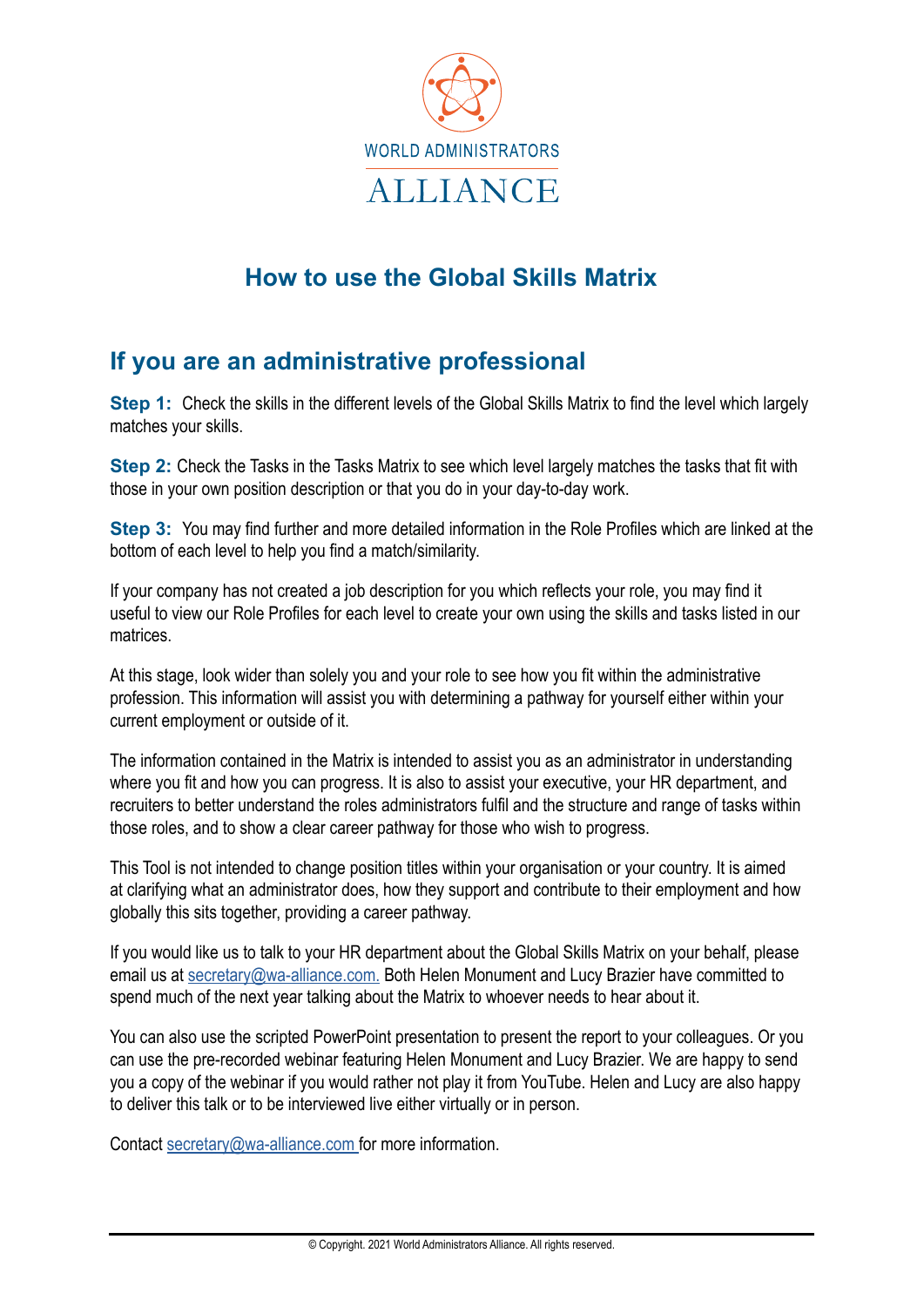

# **If you are an Association or Network**

Please share the Global Skills Matrix with your membership and make use of all the tools that we have provided to share the information with your local press, on your websites, through newsletters and on social media.

It would also be helpful if you were to connect with local recruitment companies, using the Letter for Recruiters to make them aware of the report. In addition, you may want to encourage your membership to share the Letter for HR with their HR departments and to make their executives aware of the existence of this new global framework for career progression. We have had a universally positive response, and even excitement from all the companies we have run it by thus far.

You can also use the scripted PowerPoint presentation to present the report to your members. Or you can use the pre-recorded webinar featuring Helen Monument and Lucy Brazier. We are happy to send you a copy of the webinar if you would rather not play it from YouTube. Helen and Lucy are also happy to deliver this talk or to be interviewed live either virtually or in person.

Contact [secretary@wa-alliance.com](mailto:secretary@wa-alliance.com) for more information.

#### **If you are an HR professional**

We hope you will find our Global Skills Matrix useful to you as an HR department. We hope it can increase clarity around performance expectations and establish a clear link between individual and organisational performance for the administrative roles in your organisation. When implementing this framework, care needs to be taken to balance detail with flexibility and avoid an overly prescriptive and non-inclusive approach. We highly recommend a two-pronged approach that includes both the administrative staff and their supervisors in order to achieve full value.

Please download the Letter for HR for full details, which is also available on the [Global Skills Matrix](http://www.globalskillsmatrix.com/) website.

Contact [secretary@wa-alliance.com](mailto:secretary@wa-alliance.com) for more information.